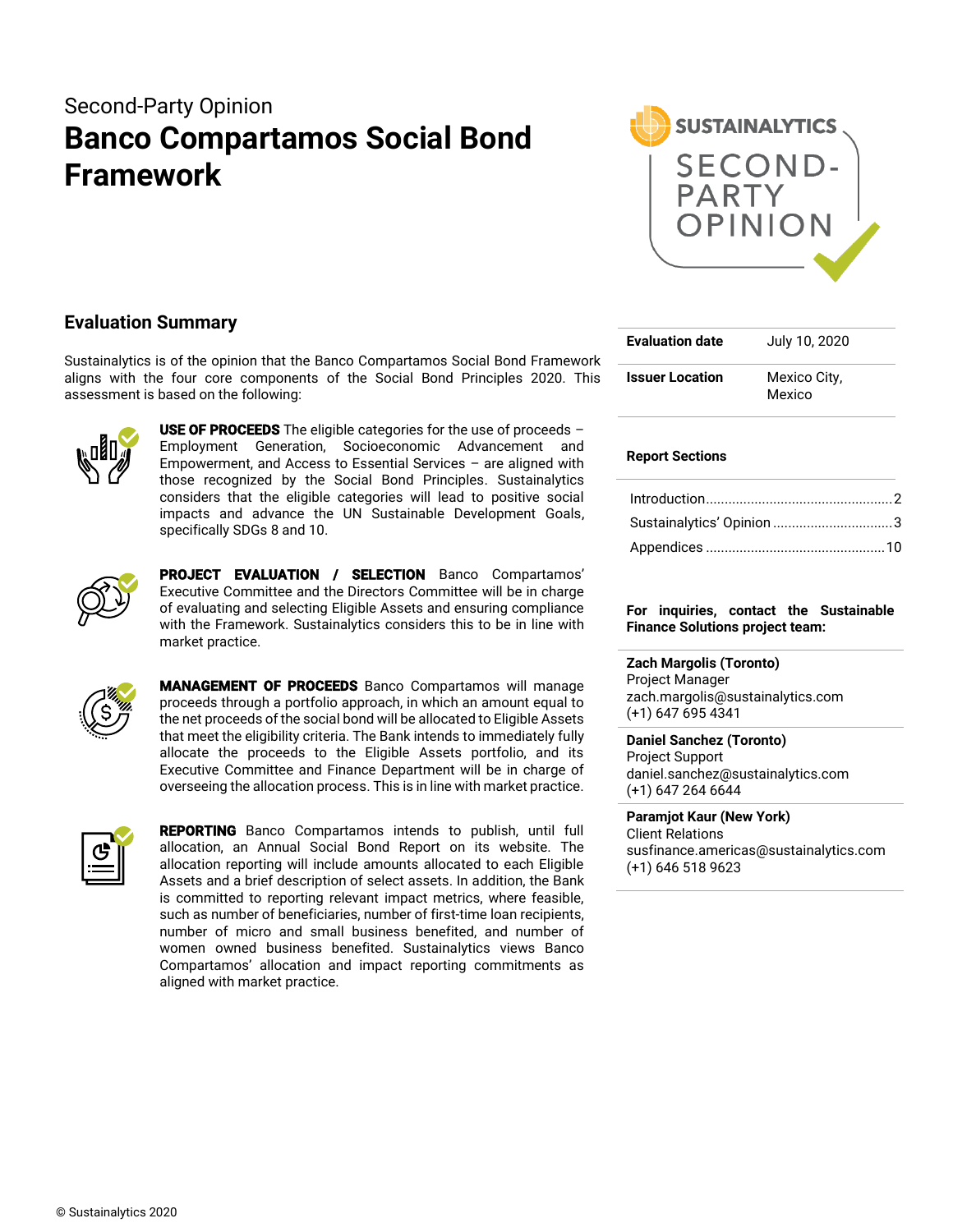

# <span id="page-1-0"></span>**Introduction**

Banco Compartamos S.A. Institución de Banca Multiple ("Banco Compartamos", or the "Bank") is a financial institution, part of Gentera S. A. B. de C. V. ("Gentera", or the "Group"), offering loans and credits – mainly through group lending methodology – to community groups and low-income individuals, as well as bank accounts, saving products, insurance policies, and payment services. The Bank was created as a non-profit in 1990, until 2000 when it obtained a licence to operate as a Limited Object Financial Institution (Spanish: Sociedad Financiera de Objeto Limitado, "SOFOL"). In 2006, Banco Compartamos obtained a banking license and has since operated as a multipurpose bank. Headquartered in Mexico City, Mexico, the Bank currently serves over 2.6 million clients. Since 2011, Gentera operates in Guatemala and Peru with its subsidiaries using the "Compartamos" brand.

The Bank has developed the Banco Compartamos Social Framework (the "Framework") under which it intends to one or more social bonds and use the proceeds to finance and/or refinance, in whole or in part, existing and/or future lending. Additionally, the Bank will expand its product offering including bank accounts, payment services, transactional channels, savings products, insurance coverage and/or digital financial solutions that advance financial inclusion for underserved and unbanked populations, as well as using the liquidity generated by the transaction to strengthen its overall balance sheet and maintain liquidity in the face of the current pandemic-driven macroeconomic context. The Framework defines eligibility criteria in three areas:

- 1. Employment Generation Microfinance and Entrepreneurs Financing
- 2. Socioeconomic Advancement and Empowerment Programs to support women-owned businesses
- 3. Access to Essential services Financial

Banco Compartamos engaged Sustainalytics to review the Banco Compartamos Social Framework, dated July 2020, and provide a second-party opinion on the Framework's social credentials and its alignment with the Social Bond Principles 2020 ("SBP"). <sup>1</sup> This Framework has been published in a separate document. 2

## **Scope of work and limitations of Sustainalytics Second-Party Opinion**

Sustainalytics' Second-Party Opinion reflects Sustainalytics' independent<sup>3</sup> opinion on the alignment of the reviewed Framework with the current market standards and the extent to which the eligible categories are credible and impactful.

As part of the Second-Party Opinion, Sustainalytics assessed the following:

- The Framework's alignment with the Social Bond Principles 2020, as administered by ICMA;
- The credibility and anticipated positive impacts of the use of proceeds;
- The alignment of the issuer's sustainability strategy and performance and sustainability risk management in relation to the use of proceeds.

For the use of proceeds assessment, Sustainalytics relied on its internal taxonomy, version 1.4, which is informed by market practice and Sustainalytics expertise as an ESG research provider.

As part of this engagement, Sustainalytics held conversations with various members of Banco Compartamos' management team to understand the sustainability impact of their business processes and planned use of proceeds, as well as management of proceeds and reporting aspects of the Framework. Banco Compartamos representatives have confirmed (1) they understand it is the sole responsibility of Banco Compartamos to ensure that the information provided is complete, accurate or up to date; (2) that they have provided Sustainalytics with all relevant information and (3) that any provided material information has been duly disclosed in a timely manner. Sustainalytics also reviewed relevant public documents and non-public information.

[https://www.compartamos.com.mx/compartamos/informacion-financiera.](https://www.compartamos.com.mx/compartamos/informacion-financiera)

<sup>&</sup>lt;sup>1</sup> The Social Bond Principles are administered by the International Capital Market Association and are available at: [https://www.icmagroup.org/green](https://www.icmagroup.org/green-social-and-sustainability-bonds/social-bond-principles-sbp/)[social-and-sustainability-bonds/social-bond-principles-sbp/.](https://www.icmagroup.org/green-social-and-sustainability-bonds/social-bond-principles-sbp/)

<sup>2</sup> The Banco Compartamos Social Bond Framework is available on Banco Compartamos S.A.'s website at:

 $\frac{3}{3}$  When operating multiple lines of business that serve a variety of client types, objective research is a cornerstone of Sustainalytics and ensuring analyst independence is paramount to producing objective, actionable research. Sustainalytics has therefore put in place a robust conflict management framework that specifically addresses the need for analyst independence, consistency of process, structural separation of commercial and research (and engagement) teams, data protection and systems separation. Last but not the least, analyst compensation is not directly tied to specific commercial outcomes. One of Sustainalytics' hallmarks is integrity, another is transparency.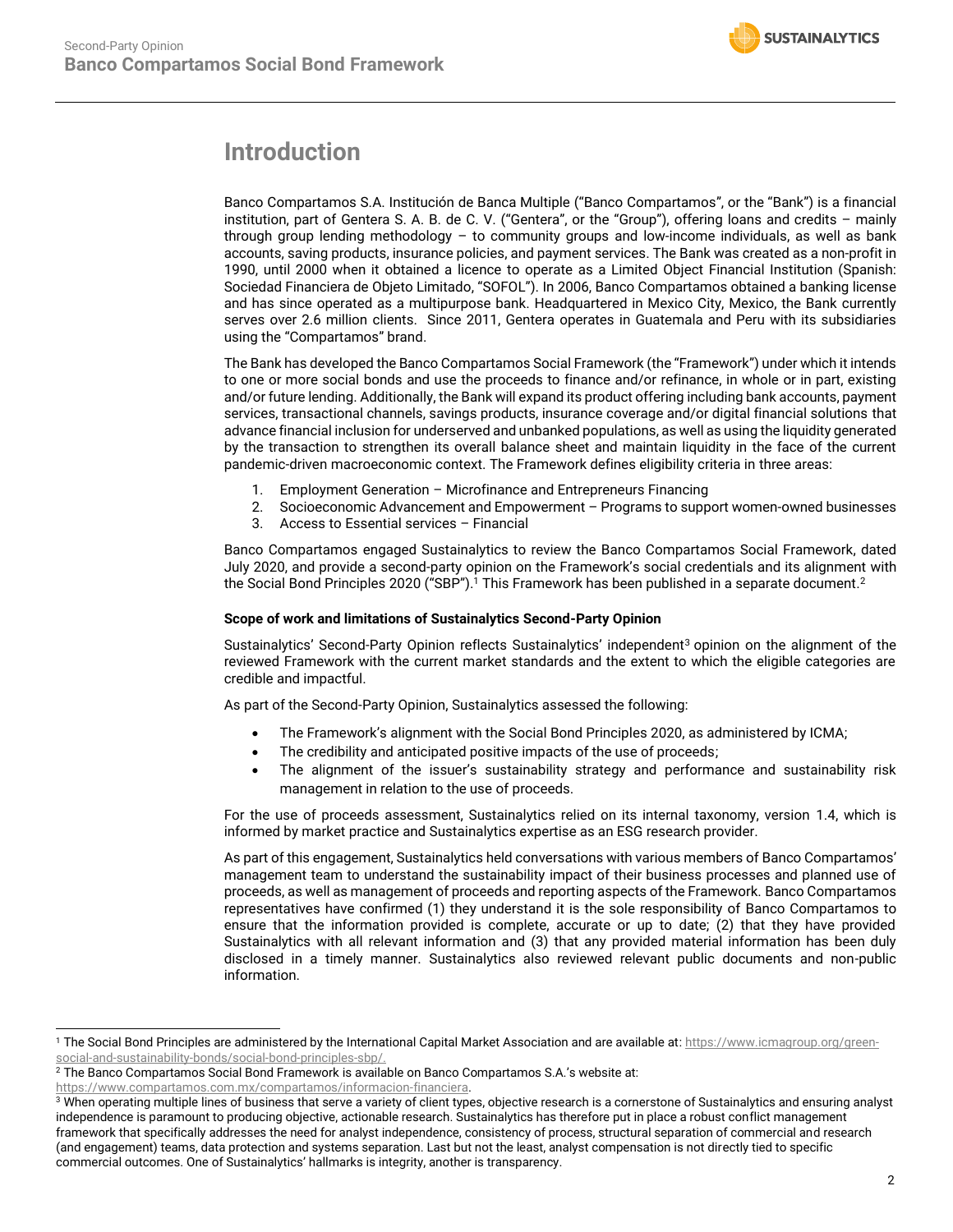

This document contains Sustainalytics' opinion of the Framework and should be read in conjunction with that Framework.

Any update of the present Second-Party Opinion will be conducted according to the agreed engagement conditions between Sustainalytics and Banco Compartamos.

Sustainalytics' Second-Party Opinion, while reflecting on the alignment of the Framework with market standards, is no guarantee of alignment nor warrants any alignment with future versions of relevant market standards. Furthermore, Sustainalytics' Second-Party Opinion addresses the anticipated impacts of eligible projects expected to be financed with bond proceeds but does not measure the actual impact. The measurement and reporting of the impact achieved through projects financed under the Framework is the responsibility of the Framework owner.

In addition, the Second-Party Opinion opines on the intended allocation of proceeds but does not guarantee the realized allocation of the bond proceeds towards eligible activities.

No information provided by Sustainalytics under the present Second-Party Opinion shall be considered as being a statement, representation, warrant or argument either in favor or against, the truthfulness, reliability or completeness of any facts or statements and related surrounding circumstances that Banco Compartamos has made available to Sustainalytics for the purpose of this SPO.

# <span id="page-2-0"></span>**Sustainalytics' Opinion**

## **Section 1: Sustainalytics' Opinion on the Banco Compartamos Social Bond Framework**

Sustainalytics is of the opinion that the Banco Compartamos Social Bond Framework is credible and impactful, and aligns with the four core components of the SBP. Sustainalytics highlights the following elements of Banco Compartamos' Social Bond Framework:

- Use of Proceeds:
	- The eligible assets are aligned with categories recognized as impactful by the SBP 2020: Employment Generation, Socio-Economic Advancement and Empowerment and Access to Essential Services.
	- Compartamos intends to use net proceeds to financing/refinance its existing portfolio of loans to micro-businesses, small companies and entrepreneurs, women-owned businesses, and individuals facing barriers to access financial services.
		- Sustainalytics notes positively the identification of target populations for each category as recommended by the SBP. Sustainalytics notes that Banco Compartamos' loans are primarily intended for female entrepreneurs with limited or no credit history, and the Bank intends for the majority of the net proceeds to be allocated to underserved populations specifically those classified within the C-, D+ and D socioeconomic segments in Mexico. <sup>4</sup> While noting that financing is not being exclusively granted to those with low incomes, based on the shares of individuals currently within the Bank's lending portfolio Sustainalytics views this targeting as aligned with market practice.
		- Within the "Microfinance and Entrepreneurs Financing" category, the Bank intends to finance micro-business, small companies and rural businesses that have, on average, ten employees or fewer. Sustainalytics views the identified target group as credible and impactful, and further notes the small average loan size (between USD 300 and USD

<sup>4</sup> This classification has been developed by the Mexican Association of Marketing Research and Public Opinion Agencies (Spanish acronym "AMAI"). AMAI classifies households using the Socioeconomic Level Index (Spanish acronym "NSE") which groups households on their ability to meet certain needs of its inhabitants, based on indicators including education level, number of bedrooms and bathrooms in the home, employment, and access to vehicles and internet. For example 74% households in Level C- have a head of household with studies higher than elementary school, 52% have a fixed internet connection at home, and spend 38% of income on food and 24% on transportation and communication, while for Level D, 56% have a head of household that has completed elementary school, 4% have access to internet at home, 46% of income is devoted for food and 16% on transport and communication. See[: http://nse.amai.org/niveles-socio-economicos-amai/.](http://nse.amai.org/niveles-socio-economicos-amai/)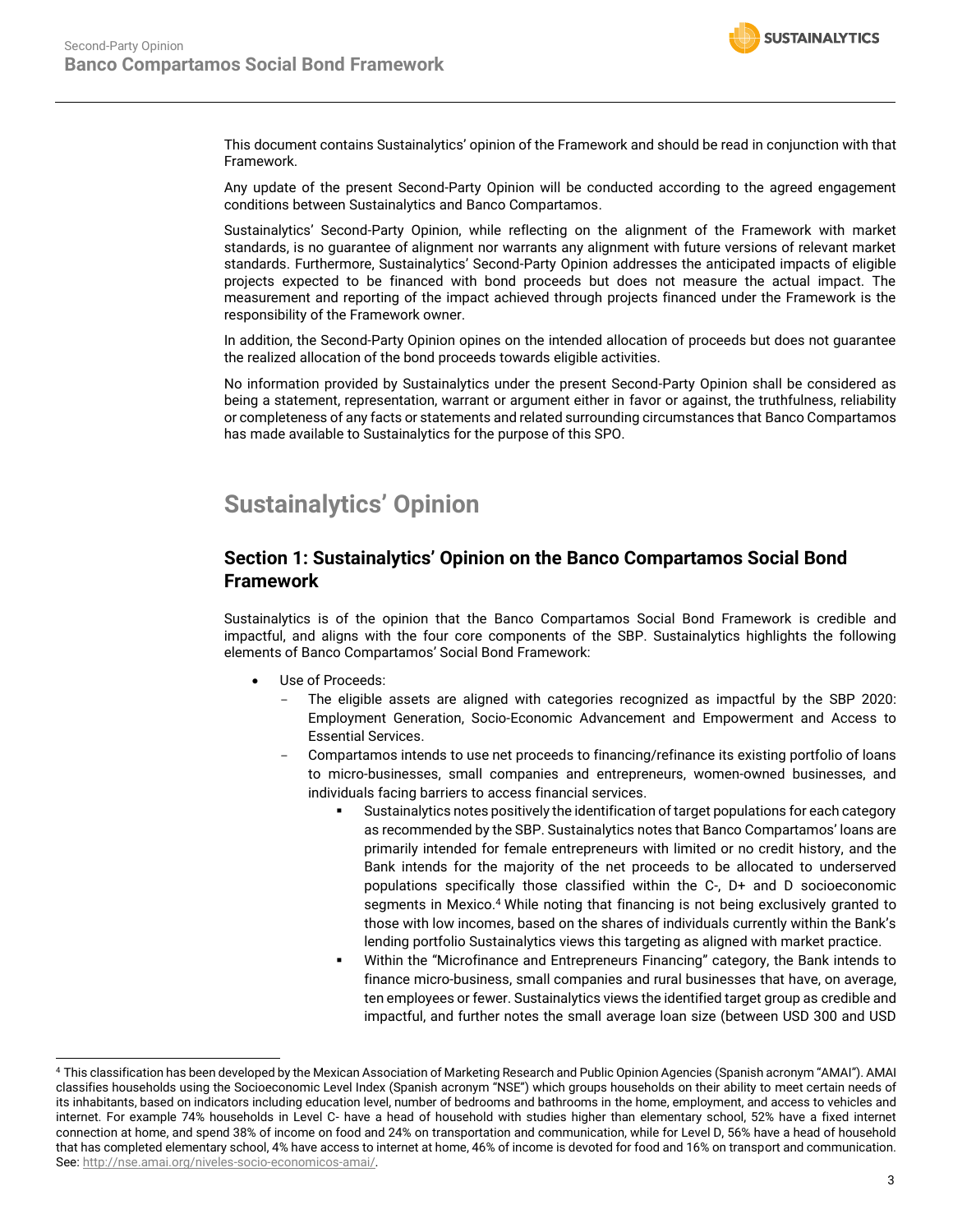

8,000) for these types of loans in Compartamos portfolio (both group and individual loans).

- Within the "Programs to support women-owned businesses" category, the Bank intends to finance loans to support women-owned businesses. Businesses should belong to a minimum group of 10 female entrepreneurs and have no more than 10 employees. Sustainalytics views positively the intended social impacts of financing mainly women-owned enterprises, and highlights the added social benefits of focusing on micro and small businesses within this space.
- Within the "Access to financial services" category, the Bank will provide personal loans to low-income people, such as those with little or no credit history and those accessing a financial service for the first time, women and men looking to start a business, and excluded or marginalized populations or communities.
	- Sustainalytics views direct lending support to those who face barriers to accessing traditional credit as socially impactful, subject to appropriate considerations around due diligence which are particularly important for working-capital lending.
	- Sustainalytics notes that Banco Compartamos has robust policies in place to protect vulnerable populations against over indebtedness such as, but not limited to, no opening or administration fees, no early-repayment fees, and free life insurance on second group loans. Refer to Section 2 for further discussion of risk mitigation.
- While the proceeds of the Social Bond will be allocated to the lending portfolio described above, Banco Compartamos has communicated that it also intends to make use of the increased liquidity provided by the issuance to support the development of existing and additional products and services that expand access to banking services for the target populations described above.
	- Within the "Access to financial services" category, the Bank will include investments in expanding the provision of financial services to individuals and communities who face barriers to accessing these services, including transactional banking and micro insurance products (such as through the Bank's Yastas network). Sustainalytics notes the potential positive impact of greater financial inclusion by offering these services to the intended target population of "Excluded and/or marginalized populations and/or communities and bottom of the pyramid".
	- **•** The Bank has disclosed that the lending provided with proceeds from the social bonds are additionally intended to support those that are vulnerable and have been impacted by the economic effects caused by the control measures to limit the spread of COVID-19. Sustainalytics notes that, for the above reasons, this will be particularly impactful.
- The Framework specifies exclusionary criteria for certain activities which may pose added social or environmental risk, such as gambling, mining, and alcohol. Sustainalytics views this as strengthening the Framework, while encouraging Compartamos to avoid where possible lending in the fossil fuels sector.
- Project Evaluation and Selection:
	- The Executive Committee and the Directors Committee, the two most senior operating and management bodies at the Bank, will be in charge of evaluating and selecting Eligible Assets, and with ensuring compliance with the Framework.
	- Based on the delegation of authority to senior management, Sustainalytics considers this process to be in line with market practice.
- Management of Proceeds:
	- Banco Compartamos will allocate an equal amount to the net proceeds of the Social Bonds to the portfolio of eligible loans. Sustainalytics notes the Bank intends to immediately fully allocate the proceeds to the Eligible Assets portfolio that matches or exceeds the balance of net proceeds from the social bonds.
	- The Executive Committee and Finance Department will oversee the allocation process, namely to ensure that proceeds are fully allocated to lending within the three categories of the Framework.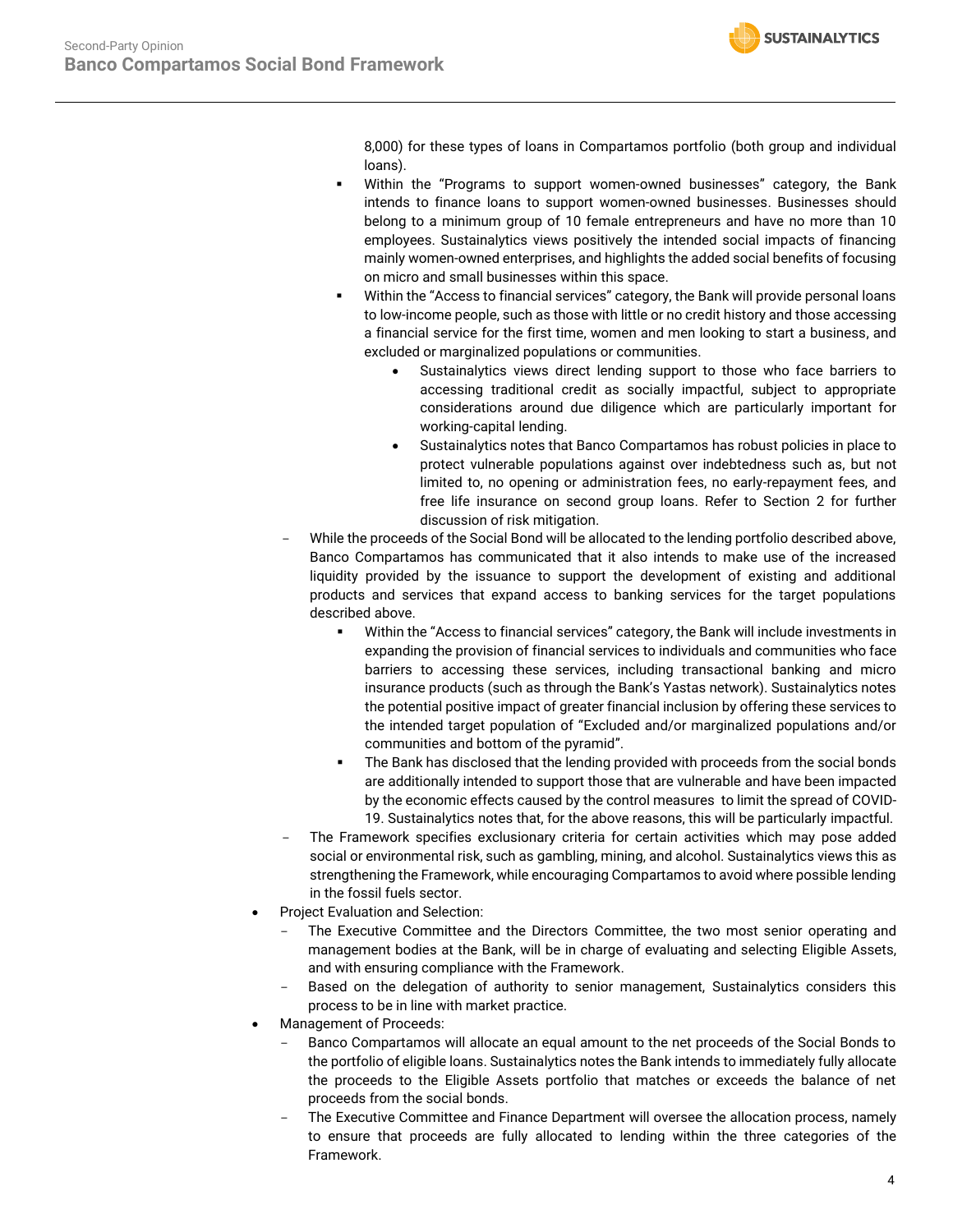

- Sustainalytics considers this process to be in line with market practice.
- Reporting:
	- The Bank intends to publish an Annual Social Bond Report on its website and until full allocation, as well as additional reporting, in a timely manner, in case of material developments. Allocation reporting will include the amount of net proceeds allocated to each Eligible Assets and a brief description of select assets. The impact reporting will include, where feasible, key performance indicators ("KPIs") such as number of beneficiaries, number of first-time loan recipients, number of micro and small businesses benefited, and number of women owned businesses benefited.
	- Based on the Bank's reporting commitments, Sustainalytics considers this process to be in line with market practice.

### **Alignment with Social Bond Principles 2020**

Sustainalytics has determined that the Banco Compartamos Social Bond Framework aligns to the four core components of the SBP 2020. For detailed information please refer to Appendix 1: Social Bond/Social Bond Programme External Review Form.

## **Section 2: Sustainability Performance of Banco Compartamos**

### **Contribution of Framework to Banco Compartamos' sustainability strategy**

Sustainalytics is of the opinion that Banco Compartamos demonstrates a commitment to sustainability with a focus on financial inclusion and supporting female entrepreneurs. Since its founding as a non-profit organization, the Bank has focused on proving microfinancing to low-income and underserved populations and currently 88% of its clients in Mexico are women. As part of Gentera, the Bank is aligned with Group's corporate social responsibility approach which centers on six institutional values: (i) service, (ii) responsibility, (iii) passion, (iv) profitability, (v) teamwork and (vi) the personal wellbeing of people.<sup>5</sup>

As part of the Group's mission to contribute to the development of communities in Mexico, Gentera has earmarked up to 2% of its net profits to invest in projects that have a social impact. By year end 2019, the Group had invested approximately USD 5.2 million<sup>6</sup> (MXN 98,383,358) in projects and programs to improve the quality of life for people in underserved communities. In order to further its mission, the Bank has developed "Talleres de Emprendimiento" an educational program which was attended by 790 people in 2019. The program is designed for micro and small business owners to better manage their finances and grow their businesses. 7

To further advance financial inclusion, Gentera has expanded its electronic and mobile banking systems' contribution to the reduction of time and money invested per transaction. Yastás, another Group company, became the largest manager of bank correspondence in Mexico. This network has extended the reach of Banco Compartamos which now has over 40,000 transactional points, facilitating access to financial services including service payments, mobile top-ups, and remittance payments from supermarkets, local stores and other banking correspondents serving municipalities that had limited or non-existent banking infrastructure. Furthermore, the Bank has increased the number of financial services it provides to include five different savings products and three types of insurance products to better accommodate the needs of its target population.

Based on the Bank's mission and demonstrated record of providing financial services to the underbanked, Sustainalytics is of the opinion that the Banco Compartamos Social Bond Framework is aligned with the Compartamos' overall sustainability strategy and initiatives and will further the Bank's action on its key social priorities.

#### **Well positioned to address common social and environmental risks associated with the projects**

While Sustainalytics recognizes that the use of proceeds from the Framework will be directed towards eligible projects that are recognized by the SBP to have positive social impact, Sustainalytics acknowledges that there

[617f43c51d54/Gentera\\_Annual+and+Sustainability+Report+2018.pdf?MOD=AJPERES&CONVERT\\_TO=url&CACHEID=ROOTWORKSPACE-8e2e0a33](https://www.gentera.com.mx/wcm/connect/8e2e0a33-feaa-4ed5-9a19-617f43c51d54/Gentera_Annual+and+Sustainability+Report+2018.pdf?MOD=AJPERES&CONVERT_TO=url&CACHEID=ROOTWORKSPACE-8e2e0a33-feaa-4ed5-9a19-617f43c51d54-n7CCIo3) [feaa-4ed5-9a19-617f43c51d54-n7CCIo3.](https://www.gentera.com.mx/wcm/connect/8e2e0a33-feaa-4ed5-9a19-617f43c51d54/Gentera_Annual+and+Sustainability+Report+2018.pdf?MOD=AJPERES&CONVERT_TO=url&CACHEID=ROOTWORKSPACE-8e2e0a33-feaa-4ed5-9a19-617f43c51d54-n7CCIo3) 

<sup>6</sup> Exchange rate as of December 31, 2019

[129498fbb311/Informe+Anual+Gentera+2019.pdf?MOD=AJPERES&CONVERT\\_TO=url&CACHEID=ROOTWORKSPACE-a9243524-0174-493b-b88a-](https://www.gentera.com.mx/wcm/connect/a9243524-0174-493b-b88a-129498fbb311/Informe+Anual+Gentera+2019.pdf?MOD=AJPERES&CONVERT_TO=url&CACHEID=ROOTWORKSPACE-a9243524-0174-493b-b88a-129498fbb311-n8JDc2e)[129498fbb311-n8JDc2e.](https://www.gentera.com.mx/wcm/connect/a9243524-0174-493b-b88a-129498fbb311/Informe+Anual+Gentera+2019.pdf?MOD=AJPERES&CONVERT_TO=url&CACHEID=ROOTWORKSPACE-a9243524-0174-493b-b88a-129498fbb311-n8JDc2e)

<sup>5</sup> Gentera, "Annual and Sustainability Report 2018", at: [https://www.gentera.com.mx/wcm/connect/8e2e0a33-feaa-4ed5-9a19-](https://www.gentera.com.mx/wcm/connect/8e2e0a33-feaa-4ed5-9a19-617f43c51d54/Gentera_Annual+and+Sustainability+Report+2018.pdf?MOD=AJPERES&CONVERT_TO=url&CACHEID=ROOTWORKSPACE-8e2e0a33-feaa-4ed5-9a19-617f43c51d54-n7CCIo3)

<sup>7</sup> Gentera, "Annual and Sustainability Report 2019", at: [https://www.gentera.com.mx/wcm/connect/a9243524-0174-493b-b88a-](https://www.gentera.com.mx/wcm/connect/a9243524-0174-493b-b88a-129498fbb311/Informe+Anual+Gentera+2019.pdf?MOD=AJPERES&CONVERT_TO=url&CACHEID=ROOTWORKSPACE-a9243524-0174-493b-b88a-129498fbb311-n8JDc2e)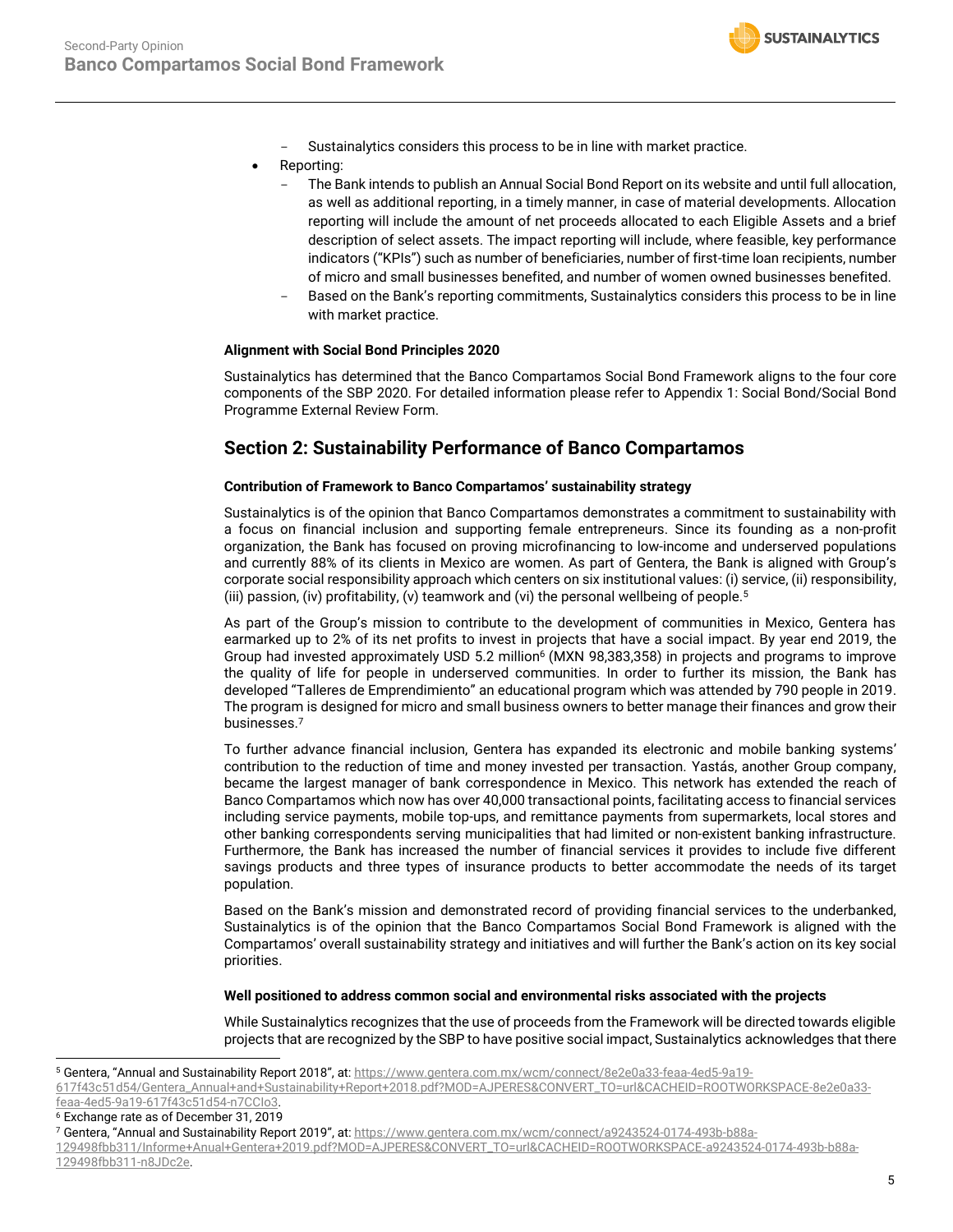exist environmental and social risks which could be associated with the financing provided. Specifically, some social projects may create or contribute to risks of social inequity if funds are not well-managed and directed to programs which are appropriately targeted to vulnerable populations and implemented with respect for impacts on local communities and other stakeholders, and some consumer credit services may present risks for the lendee. As a result of its lending activities, the Bank might also be exposed to projects that affect biodiversity and community relations or companies undertaking controversial activities.

To mitigate these risks, Banco Compartamos and Gentera have in place a series of processes and policies that make up its Integrity Policy.<sup>8</sup> This Integrity Policy is aligned with the General Law of Administrative Responsibilities,<sup>9</sup> and comprises additional guidelines and procedures of which Sustainalytics highlights the following:

- Every employee and member of a governing body is governed by Gentera's Code of Ethics and Conduct (the "Code").<sup>10</sup> Every new member of the Group is required to do a training course on the Code's application and undergo yearly recertification. The Code includes human rights and labour protections, as well as delineates the Group's goal for responsible environmental stewardship. The Code also applies to collaborators, suppliers and NGOs who partake in the Group's social programs.
- In regards to client protection, Banco Compartamos has endorsed the Smart Campaign,<sup>11</sup> and adopted the Client Protection Principles to protect client's vulnerabilities and mitigate risks in relation to its financial inclusion programs which include: (i) appropriate product design and distribution; (ii) prevention of over-indebtedness; (iii) transparency; (iv) reasonable prices; (v) fair and respectful treatment of client; (vi) clients privacy protection; and a (vii) clients complaints resolution mechanisms. 12
- For the prevention of over-indebtedness, the Group has specific training for its employees and the Group had 15,000 employees complete the Client Protection Certification program in 2019.<sup>13</sup> Banco Compartamos also provides educational resources for its clients to learn how to manage their loans and resources, as well for the responsible management of their credit lines. For group loans, the Bank identifies and establishes the payment responsibilities for each person who partakes in such loans.
- To assess for additional material risks, the Group has established control mechanisms and audit systems that periodically review compliance of its subsidiaries with the Group's policies and standards and applicable regulatory laws.
- The Group has in place a series of grievance mechanisms to be used by internal or external stakeholders.

In addition to the above, Genetera has asked its stakeholders, including suppliers, consultants, partners, etc., to sign the Code of Ethics to ensure its values are respected along its supply chain. All Bank employees are certified in Money Laundering and Financing of Terrorism Prevention.

Based on these policies, standards and assessments, Sustainalytics is of the opinion that Banco Compartamos has implemented adequate measures and is well positioned to manage and mitigate environmental and social risks commonly associated with the eligible categories.

<sup>10</sup> Gentera, "Código de Ética y Conducta", at: [https://www.gentera.com.mx/wcm/connect/07c9b0a8-c3f4-431b-9330-](https://www.gentera.com.mx/wcm/connect/07c9b0a8-c3f4-431b-9330-8c3b59db1dfb/C%C3%B3digo+de+%C3%89tica+y+Conducta+Gentera.pdf?MOD=AJPERES&CACHEID=ROOTWORKSPACE-07c9b0a8-c3f4-431b-9330-8c3b59db1dfb-m.fiWZN)

<sup>8</sup> Gentera, "Política de Integridad", at: [https://www.gentera.com.mx/gentera/quienessomos/gobiernocorporativo.](https://www.gentera.com.mx/gentera/quienessomos/gobiernocorporativo)

<sup>9</sup> The General Law on Administrative Responsibilities ("GLAR"), enacted in July 2017, "provides for administrative liability of public officials as well as private natural and legal persons for 'serious' and 'non-serious' administrative offences. The GLAR regime is enforced by Ministry of Public Administration, and GLAR Articles 4 and 24-25 explicitly provide for corporate liability." OECD, " Implementing the OECD Anti Bribery Convention, Phase Four Report: Mexico", (2018), at: http://www.oecd.org/corruption/anti-bribery/OECD-Mexico-Phase-4-Report-ENG.pdf.

[<sup>8</sup>c3b59db1dfb/C%C3%B3digo+de+%C3%89tica+y+Conducta+Gentera.pdf?MOD=AJPERES&CACHEID=ROOTWORKSPACE-07c9b0a8-c3f4-431b-9330-](https://www.gentera.com.mx/wcm/connect/07c9b0a8-c3f4-431b-9330-8c3b59db1dfb/C%C3%B3digo+de+%C3%89tica+y+Conducta+Gentera.pdf?MOD=AJPERES&CACHEID=ROOTWORKSPACE-07c9b0a8-c3f4-431b-9330-8c3b59db1dfb-m.fiWZN) [8c3b59db1dfb-m.fiWZN.](https://www.gentera.com.mx/wcm/connect/07c9b0a8-c3f4-431b-9330-8c3b59db1dfb/C%C3%B3digo+de+%C3%89tica+y+Conducta+Gentera.pdf?MOD=AJPERES&CACHEID=ROOTWORKSPACE-07c9b0a8-c3f4-431b-9330-8c3b59db1dfb-m.fiWZN) 

 $\frac{11}{11}$  The Smar Campaign is a global initiative that strives to ensure safe and responsible treatment of microfinance consumers by delivering transparent, respectful, and prudent financial services to clients. At[: https://www.smartcampaign.org/about/campaign-mission-a-goals.](https://www.smartcampaign.org/about/campaign-mission-a-goals)  customers

<sup>12</sup> Gentera, "Informe Annual y de Sustentabilidad 2016", at: [https://www.gentera.com.mx/wcm/connect/3bb1e96f-a9b3-46c3-8419-](https://www.gentera.com.mx/wcm/connect/3bb1e96f-a9b3-46c3-8419-3a0ddab31622/I.+1+ii+a%29+Informe+anual+y+de+sustentabilidad+2016+Gentera+AGOA+20_Abr_17.pdf?MOD=AJPERES&CONVERT_TO=url&CACHEID=ROOTWORKSPACE-3bb1e96f-a9b3-46c3-8419-3a0ddab31622-m9G3fhz)

[<sup>3</sup>a0ddab31622/I.+1+ii+a%29+Informe+anual+y+de+sustentabilidad+2016+Gentera+AGOA+20\\_Abr\\_17.pdf?MOD=AJPERES&CONVERT\\_TO=url&CACHEI](https://www.gentera.com.mx/wcm/connect/3bb1e96f-a9b3-46c3-8419-3a0ddab31622/I.+1+ii+a%29+Informe+anual+y+de+sustentabilidad+2016+Gentera+AGOA+20_Abr_17.pdf?MOD=AJPERES&CONVERT_TO=url&CACHEID=ROOTWORKSPACE-3bb1e96f-a9b3-46c3-8419-3a0ddab31622-m9G3fhz) [D=ROOTWORKSPACE-3bb1e96f-a9b3-46c3-8419-3a0ddab31622-m9G3fhz.](https://www.gentera.com.mx/wcm/connect/3bb1e96f-a9b3-46c3-8419-3a0ddab31622/I.+1+ii+a%29+Informe+anual+y+de+sustentabilidad+2016+Gentera+AGOA+20_Abr_17.pdf?MOD=AJPERES&CONVERT_TO=url&CACHEID=ROOTWORKSPACE-3bb1e96f-a9b3-46c3-8419-3a0ddab31622-m9G3fhz) 

<sup>13</sup> Gentera, "Client Protection", at: [https://www.gentera.com.mx/gentera/quienessomos/proteccion-al-](https://www.gentera.com.mx/gentera/quienessomos/proteccion-al-cliente/!ut/p/z1/04_Sj9CPykssy0xPLMnMz0vMAfIjo8zi_Q1MHD3cLYx8LAK9zAwCjQKNPcP83IxDA0z0w1EV-PsEuRg4hoR5mBoF-xkHuhnpRxGj3wAHcDQgTj8eBVH4jQ_Xj0K1AosP8CnwDDGEKsBjSUFuaGiEQaYnAJGhwy0!/dz/d5/L0lDUmlTUSEhL3dHa0FKRnNBLzROV3FpQSEhL2Vu/?mosHist=1)

[cliente/!ut/p/z1/04\\_Sj9CPykssy0xPLMnMz0vMAfIjo8zi\\_Q1MHD3cLYx8LAK9zAwCjQKNPcP83IxDA0z0w1EV-PsEuRg4hoR5mBoF-](https://www.gentera.com.mx/gentera/quienessomos/proteccion-al-cliente/!ut/p/z1/04_Sj9CPykssy0xPLMnMz0vMAfIjo8zi_Q1MHD3cLYx8LAK9zAwCjQKNPcP83IxDA0z0w1EV-PsEuRg4hoR5mBoF-xkHuhnpRxGj3wAHcDQgTj8eBVH4jQ_Xj0K1AosP8CnwDDGEKsBjSUFuaGiEQaYnAJGhwy0!/dz/d5/L0lDUmlTUSEhL3dHa0FKRnNBLzROV3FpQSEhL2Vu/?mosHist=1)

[xkHuhnpRxGj3wAHcDQgTj8eBVH4jQ\\_Xj0K1AosP8CnwDDGEKsBjSUFuaGiEQaYnAJGhwy0!/dz/d5/L0lDUmlTUSEhL3dHa0FKRnNBLzROV3FpQSEhL2Vu/](https://www.gentera.com.mx/gentera/quienessomos/proteccion-al-cliente/!ut/p/z1/04_Sj9CPykssy0xPLMnMz0vMAfIjo8zi_Q1MHD3cLYx8LAK9zAwCjQKNPcP83IxDA0z0w1EV-PsEuRg4hoR5mBoF-xkHuhnpRxGj3wAHcDQgTj8eBVH4jQ_Xj0K1AosP8CnwDDGEKsBjSUFuaGiEQaYnAJGhwy0!/dz/d5/L0lDUmlTUSEhL3dHa0FKRnNBLzROV3FpQSEhL2Vu/?mosHist=1) [?mosHist=1.](https://www.gentera.com.mx/gentera/quienessomos/proteccion-al-cliente/!ut/p/z1/04_Sj9CPykssy0xPLMnMz0vMAfIjo8zi_Q1MHD3cLYx8LAK9zAwCjQKNPcP83IxDA0z0w1EV-PsEuRg4hoR5mBoF-xkHuhnpRxGj3wAHcDQgTj8eBVH4jQ_Xj0K1AosP8CnwDDGEKsBjSUFuaGiEQaYnAJGhwy0!/dz/d5/L0lDUmlTUSEhL3dHa0FKRnNBLzROV3FpQSEhL2Vu/?mosHist=1)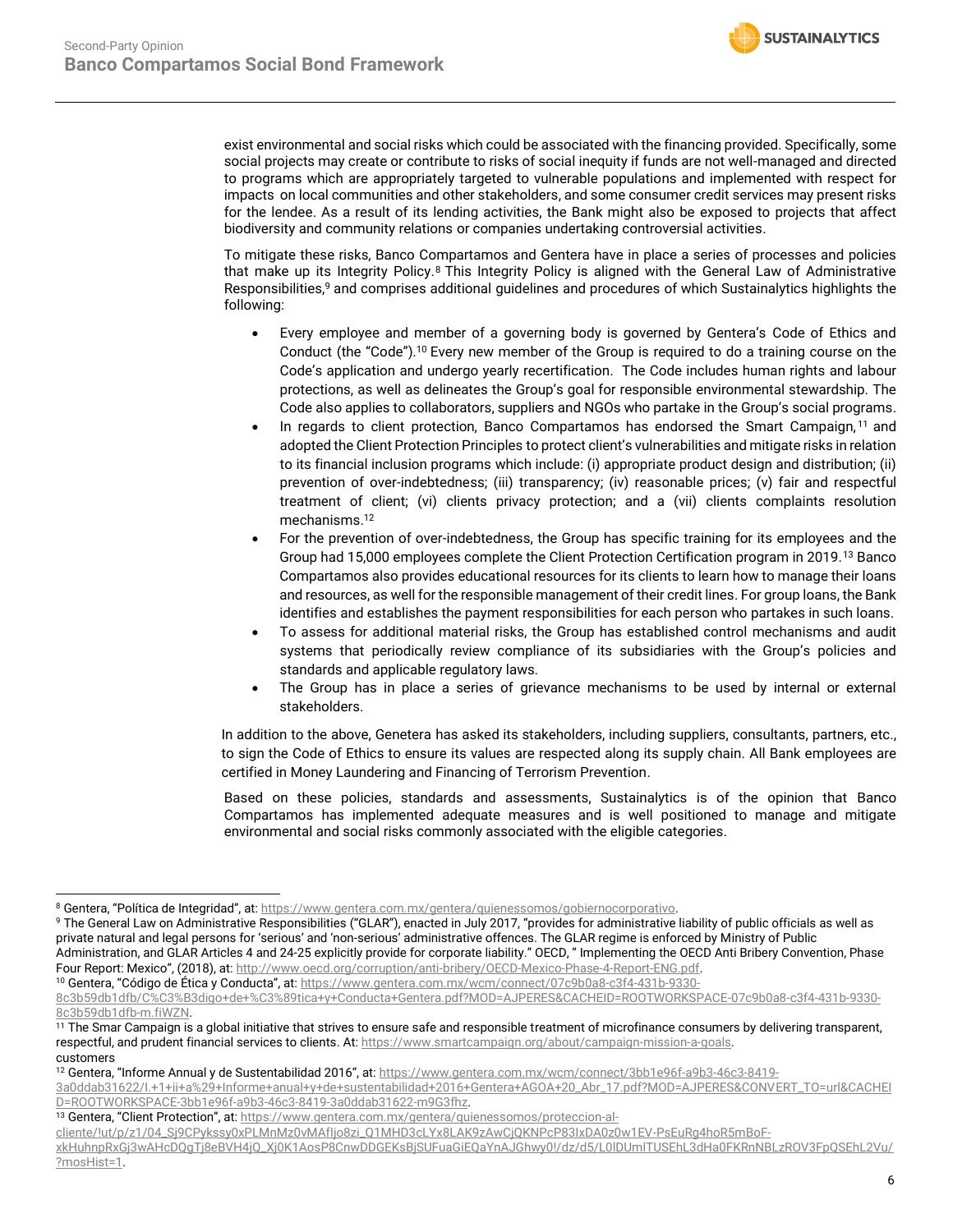# **Section 3: Impact of Use of Proceeds**

The use of proceeds categories are aligned with those recognized by the SBP. Sustainalytics has focused below on how the impact is specifically relevant in the local context.

## **Importance of MSME financing in Mexico**

<span id="page-6-0"></span>In the context of Mexico's emerging market economy, MSMEs make up a vital part of the economy and overall employment. According to OECD, 4 million SMEs in Mexico represent 12.4% of total gross production and employ 47.2% of the entire workforce. <sup>14</sup> However, the lack of access to finance for MSMEs has become a significant impediment for employment, economic development and shared prosperity in the country. Based on the International Finance Corporation ("IFC") statistics, MSMEs in Mexico face a financing gap of USD163 billion, accounting for 14% of GDP, the second-highest gap by volume among all Latin American countries.<sup>15</sup> Additionally, 2018 data from the OECD shows a 5.9% interest rate spread between SMEs and larger firms as the average interest rates correlate with the size of the borrowing company, which further burdens MSMEs seeking financing. <sup>[14](#page-6-0)</sup>

<span id="page-6-2"></span>The MSME financing gap leads to wide labour productivity gap. Mexico has the lowest labour productivity of SMEs among all OECD countries.<sup>[16](#page-6-1)</sup> The huge productivity gap between SMEs and large firms aggravates income inequalities and slows economic growth in Mexico. The importance of addressing these concerns is represented in the steps the Mexican federal government has taken in implementing specific programmes targeted to micro and small enterprises. These include initiatives aimed at lowering the personal income tax rate, providing management training and ICT adoption in micro-business. The Financial Inclusion Action Plan, launched in 2016, also addresses the importance of MSME financing.<sup>16</sup>

<span id="page-6-1"></span>Having served over 13 million people since its founding in 1990, and by continuing to provide financial services to underserved populations, Banco Compartamos' social bonds are expected to create job opportunities and to help promote the economic development of the communities targeted. Therefore, Sustainalytics is of the view that Banco Compartamos' provision of loans for micro/small and rural business will have a positive impact on job generation and improve economic growth in Mexico.

#### **Importance of supporting women in entrepreneurship**

Mexico's economy has continued to grow in recent years, weathering uncertainties related to elections and trade relationships. Despite the economic growth, women's labour force participation rate in Mexico lags the average of OECD countries as well as other large Latin American countries. <sup>17</sup> Compared to an 80% rate of male labour force participation, Mexican women are represented at a rate of 48% based on the National Survey for Financial Inclusion (Spanish acronym: "ENIF") 2018 data. Additionally, the fact that women are overrepresented in insecure and lower-paid jobs demonstrates a broader gap in gender inequality in Mexican society.<sup>18</sup> According to the OECD, one cause of this low participation rate is the unpaid work burden on Mexican women, which has created more obstacles for women to devote time to formal employment. 19 Moreover, based on the classification of the Mexican government to measure poverty, 14% of women agricultural producers and MSMEs are recognized as highly marginalized communities.<sup>20</sup>

Mexico launched its National Financial Inclusion Strategies in 2016, which includes the Mujeres PYME policy aimed at supporting small businesses led by women. Along with other policies, this is expected to help nearly 7 million women to participate in the formal financial system. <sup>21</sup>

Banco Compartamos is targeting primarily female entrepreneurs with limited or no credit history. As 88% of the Bank's clients in Mexico are women, the use of proceeds of this social bonds allocated to female

 $20$  The World Bank (2017), "Women in Rural Mexico Benefit from Loan to Expand Financial Services",

<https://www.centerforfinancialinclusion.org/mexico-launches-comprehensive-financial-inclusion-strategy>

<sup>&</sup>lt;sup>14</sup> OECD (2020), "Financing SMEs and Entrepreneurs 2020", [https://www.oecd-ilibrary.org/docserver/061fe03d-](https://www.oecd-ilibrary.org/docserver/061fe03d-en.pdf?expires=1591799913&id=id&accname=guest&checksum=C16E2D403439F007FE4307E9EC4F1FFC)

[en.pdf?expires=1591799913&id=id&accname=guest&checksum=C16E2D403439F007FE4307E9EC4F1FFC.](https://www.oecd-ilibrary.org/docserver/061fe03d-en.pdf?expires=1591799913&id=id&accname=guest&checksum=C16E2D403439F007FE4307E9EC4F1FFC)

<sup>&</sup>lt;sup>15</sup> IFC (2017), "MSME Finance Gap-Assessment of the Shortfalls and Opportunities in Financing Micro, Small and Medium Enterprises in Emerging Markets", [https://www.smefinanceforum.org/sites/default/files/Data%20Sites%20downloads/MSME%20Report.pdf.](https://www.smefinanceforum.org/sites/default/files/Data%20Sites%20downloads/MSME%20Report.pdf) 

<sup>&</sup>lt;sup>16</sup> OECE (2017), "Mexico Policy Brief", https://www.oecd.org/mexico/mexico-raising-productivity-in-small-traditional-enterprises.pdf.

<sup>&</sup>lt;sup>17</sup> IMF (2018), "Mexico's Economic Outlook in Five Charts", [https://www.imf.org/en/News/Articles/2018/11/07/NA110818-Mexico-Economic-Outlook-in-](https://www.imf.org/en/News/Articles/2018/11/07/NA110818-Mexico-Economic-Outlook-in-5-Charts)[5-Charts](https://www.imf.org/en/News/Articles/2018/11/07/NA110818-Mexico-Economic-Outlook-in-5-Charts)

<sup>&</sup>lt;sup>18</sup> Women's World Banking (2018), "Country Strategy Mexico", [https://www.womensworldbanking.org/country-strategies-mexico/#keytrends.](https://www.womensworldbanking.org/country-strategies-mexico/#keytrends)

<sup>&</sup>lt;sup>19</sup> Gurria (2018), "Gender Equality and the Empowerment of Women for Inclusive Growth in Mexico", [https://www.oecd.org/about/secretary](https://www.oecd.org/about/secretary-general/gender-equality-and-empowerment-of-women-for-inclusive-growth-mexico-january-2020.htm)[general/gender-equality-and-empowerment-of-women-for-inclusive-growth-mexico-january-2020.htm.](https://www.oecd.org/about/secretary-general/gender-equality-and-empowerment-of-women-for-inclusive-growth-mexico-january-2020.htm) 

[https://www.worldbank.org/en/news/feature/2017/09/05/women-in-rural-mexico-benefit-from-loan-to-expand-financial](https://www.worldbank.org/en/news/feature/2017/09/05/women-in-rural-mexico-benefit-from-loan-to-expand-financial-services?CID=FAM_TT_FinanceMarkets_EN_EXT)[services?CID=FAM\\_TT\\_FinanceMarkets\\_EN\\_EXT.](https://www.worldbank.org/en/news/feature/2017/09/05/women-in-rural-mexico-benefit-from-loan-to-expand-financial-services?CID=FAM_TT_FinanceMarkets_EN_EXT) 

<sup>&</sup>lt;sup>21</sup> Center for Financial Inclusion (2016), "Mexico Launches Comprehensive Financial Inclusion Strategy",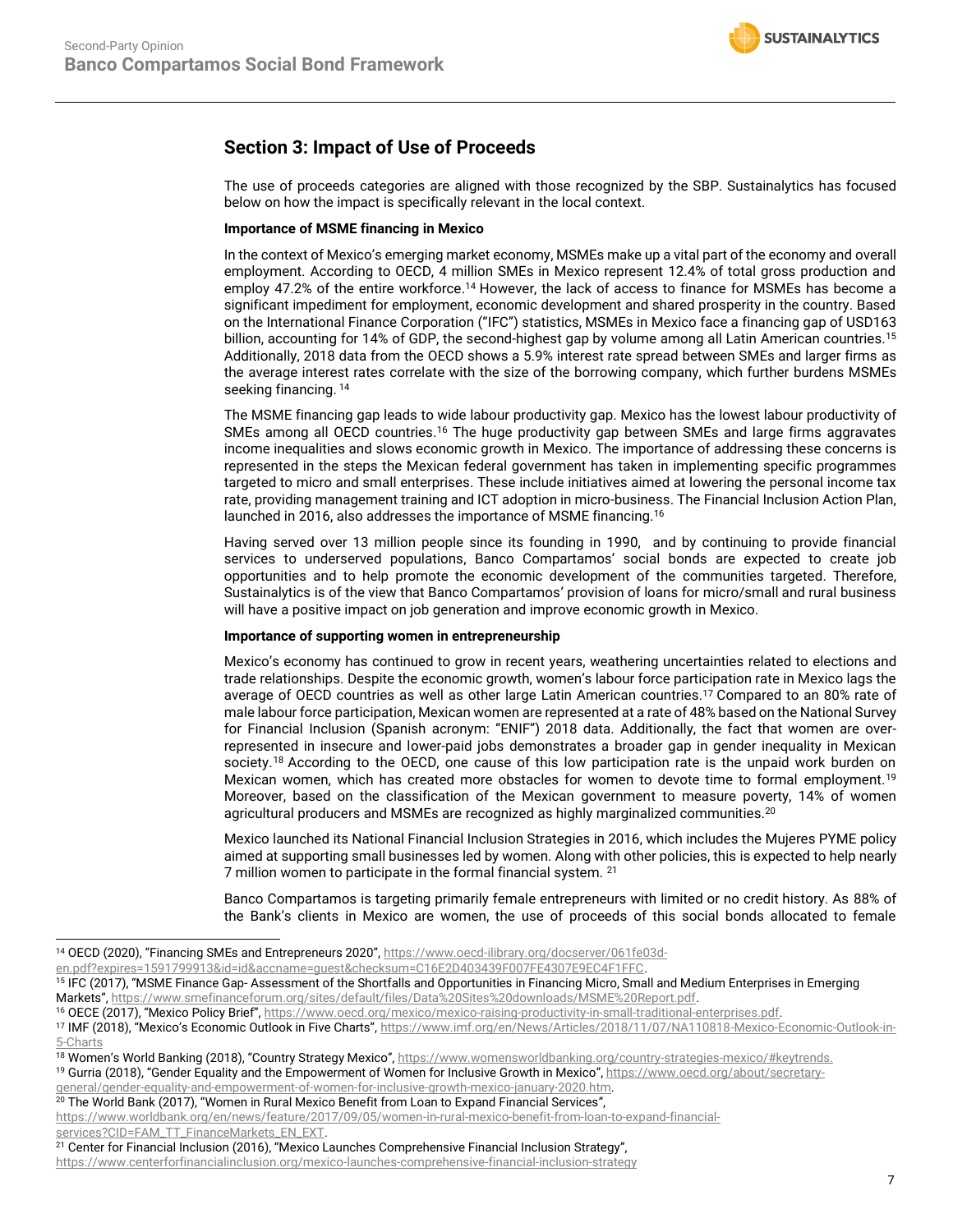**SUSTAINALYTICS** 

entrepreneurs will help advance Mexico's Financial Inclusion Strategy and empower women in leadership, promote women in the economy and bridge the gap of inequality.

Given this context, Sustainalytics recognizes the importance of supporting female-owned businesses, and it impacts on reducing gender inequality in Mexico. The projects funded through Banco Compartamos' social bonds are anticipated to bring positive impacts to gender equality in Mexico.

### **Importance of financial inclusion and access to services in Latin American countries**

IMF studies show Latin American countries continues to lag behind other emerging markets on financial inclusion. Only 47% of households in Latin American countries have an account with a formal financial institution. <sup>22</sup> The situation in Mexico is similar to these region-wide trends, with only 44% of adults holding a bank account; [15](#page-6-2) more than 30% of adult in Mexico have no access to financial services, with the percentage reaching 42.9% in rural areas.  $^{19}$  The low financial inclusion rate has been attributed primarily to low incomes. $^{23}$ 

Access to financial services should also be considered in the context of its interrelation with access to other basic services (e.g. housing, healthcare and education). According to the aforementioned IMF study, a positive correlation has been found between the percentage of financial inclusion, per capita income and education level.<sup>18</sup> Considering the majority of people without access to financial services belong to highly marginalized communities, without the protection provided by banking services, they are more vulnerable during economic uncertainties. The lack of financial access also limits the potential economic development for these groups.

As a World Bank Group partner country, committed to prioritizing Universal Financial Access by 2020, Mexico launched the National Financial Inclusion Strategy in 2016. The strategy is expected to accelerate the access to financial services for more than half of its population. At the same time, the World Bank has implemented projects in Mexico to expand financial inclusion. To achieve this goal, the IFC supported the development of Banco Compartamos' microfinance offerings. 24

By financing projects that expand individual access to banking and other microinsurance products, Banco Compartamos can promote access to underserved populations with little or no credit history to affordable financial services and support their overall economic growth. Financial inclusion also provides more opportunities in education, housing and health care for low-income populations, leading to overall improvements in wellbeing in the country.

Therefore, Sustainalytics views Banco Compartamos projects for access to financial services as providing positive impacts for the target groups. The financial inclusion gaps in Latin American countries represent an opportunity for Banco Compartamos to generate measurable impact by strengthening the access to financial services for all people in Mexico.

#### **Alignment with/contribution to SDGs**

The Sustainable Development Goals ("SDGs") were set in September 2015 and form an agenda for achieving sustainable development by the year 2030. This social bond advances the following SDG goals and targets:

| Use of Proceeds<br>Category                      | <b>SDG</b>                            | <b>SDG target</b>                                                                                                                                                                                                                                                                                           |
|--------------------------------------------------|---------------------------------------|-------------------------------------------------------------------------------------------------------------------------------------------------------------------------------------------------------------------------------------------------------------------------------------------------------------|
| <b>Employment Generation</b>                     | 8. Decent work and<br>economic growth | 8.3 Promote development-oriented policies<br>that support productive activities, decent job<br>creation, entrepreneurship, creativity and<br>innovation, and encourage the formalization<br>and growth of micro-, small- and medium-sized<br>enterprises, including through access to<br>financial services |
| Socio-Economic<br>Advancement and<br>Empowerment | 5. Gender Equality                    | 5.5 Ensure women's full and effective<br>participation and equal opportunities for<br>leadership at all levels of decision-making in<br>political, economic and public life                                                                                                                                 |

<sup>&</sup>lt;sup>22</sup> IMF (2015), "Financial Inclusion: Zeroing in on Latin America", [https://www.imf.org/external/pubs/ft/wp/2015/wp15206.pdf.](https://www.imf.org/external/pubs/ft/wp/2015/wp15206.pdf)

<sup>&</sup>lt;sup>23</sup> ENIF (2018), "National Survey for Financial Inclusion", [https://www.gob.mx/cms/uploads/attachment/file/435813/ENIF\\_2018\\_en.pdf.](https://www.gob.mx/cms/uploads/attachment/file/435813/ENIF_2018_en.pdf) <sup>24</sup> The World Bank (2016), "Mexico to Accelerate Path to Financial Inclusion", [https://www.worldbank.org/en/news/feature/2016/06/23/mexico-to-](https://www.worldbank.org/en/news/feature/2016/06/23/mexico-to-accelerate-path-to-financial-inclusion)

[accelerate-path-to-financial-inclusion.](https://www.worldbank.org/en/news/feature/2016/06/23/mexico-to-accelerate-path-to-financial-inclusion)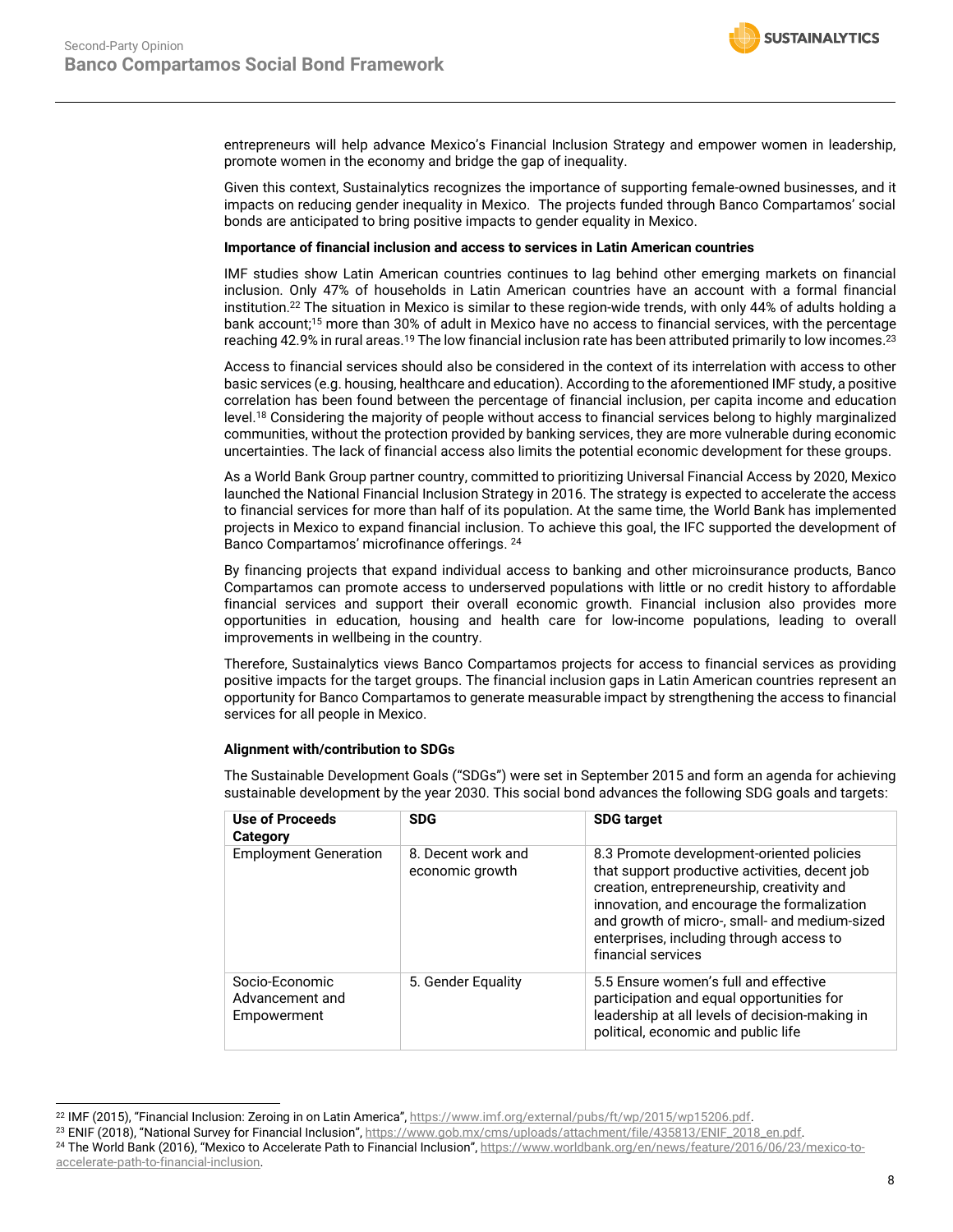

| Access to Essential<br><b>Services</b> | 8. Decent work and<br>economic growth<br>10. Reduced inequalities | 8.10 Strengthen the capacity of domestic<br>financial institutions to encourage and expand<br>access to banking, insurance and financial<br>services for all                                           |
|----------------------------------------|-------------------------------------------------------------------|--------------------------------------------------------------------------------------------------------------------------------------------------------------------------------------------------------|
|                                        |                                                                   | 10.2 By 2030, empower and promote the<br>social, economic and political inclusion of all,<br>irrespective of age, sex, disability, race,<br>ethnicity, origin, religion or economic or other<br>status |

# **Conclusion**

Banco Compartamos has developed the Banco Compartamos Social Bond Framework under which it will issue social bonds and use the proceeds to finance lending and advance social and economic inclusion. Sustainalytics considers that the assets funded by the social bond proceeds will provide positive social impact.

The Banco Compartamos Social Bond Framework outlines a process by which proceeds will be tracked, allocated, and managed, and commitments have been made for reporting on the allocation and impact of the use of proceeds. Furthermore, Sustainalytics believes that the Banco Compartamos Social Bond Framework is aligned with the overall sustainability strategy of the company and that the social use of proceeds categories will contribute to the advancement of the UN Sustainable Development Goals 5, 8 and 10. Additionally, Sustainalytics is of the opinion that Banco Compartamos has adequate measures to identify, manage and mitigate environmental and social risks commonly associated with the eligible projects funded by the use of proceeds.

Based on the above, Sustainalytics is confident that Banco Compartamos S.A. is well-positioned to issue social bonds and that the Banco Compartamos Social Bond Framework is robust, transparent, and in alignment with the core components of the Social Bond Principles 2020.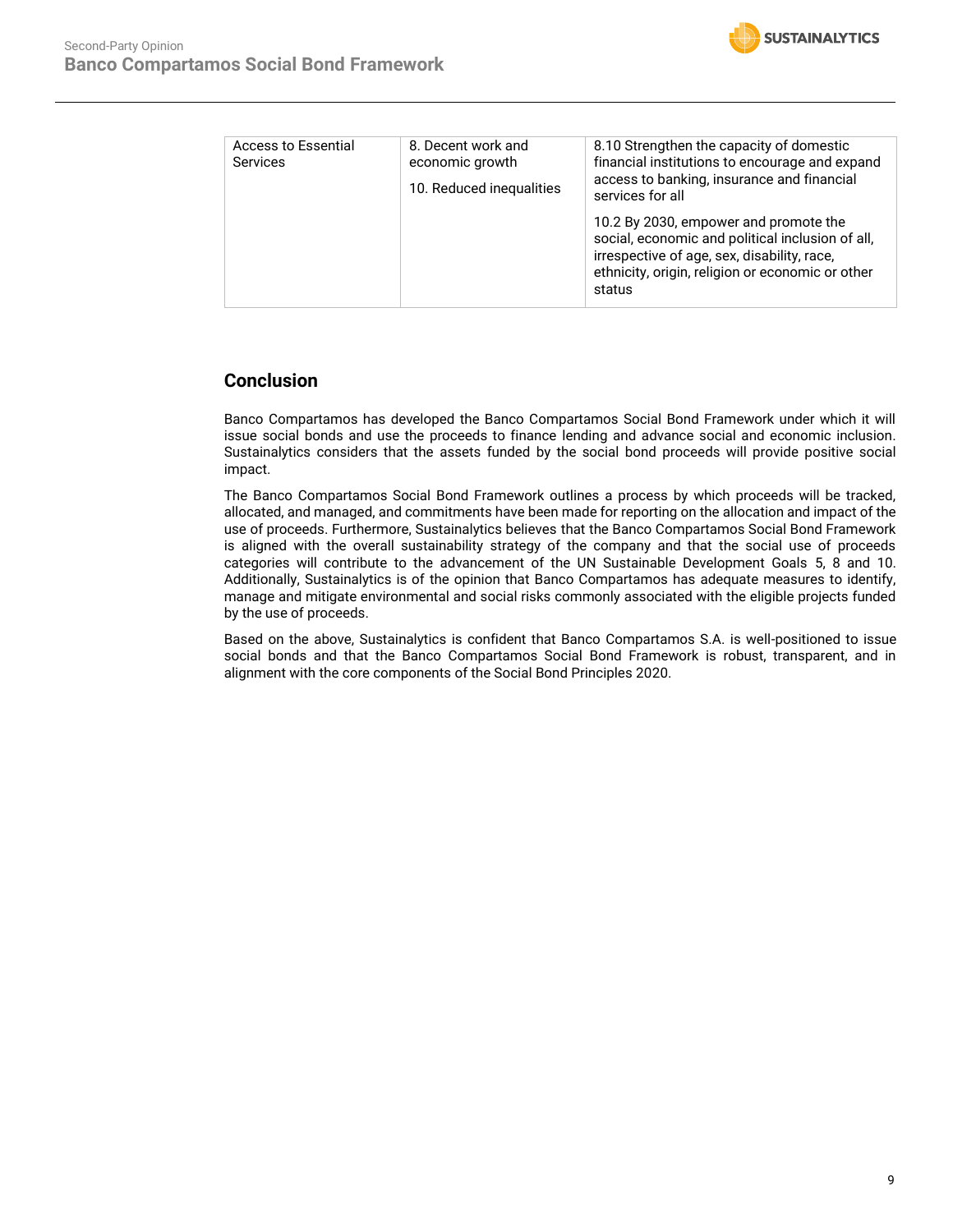# <span id="page-9-0"></span>**Appendix**

# **Appendix 1: Social Bond/ Social Bond Programme -External Review Form**

# **Section 1. Basic Information**

| Issuer name:                                                             | Banco Compartamos S.A.                  |
|--------------------------------------------------------------------------|-----------------------------------------|
| Social Bond ISIN or Issuer Social Bond Framework<br>Name, if applicable. | Banco Compartamos Social Bond Framework |
| Review provider's name:                                                  | <b>Sustainalytics</b>                   |
| Completion date of this form:                                            | July 10, 2020                           |
| <b>Publication date of review publication:</b>                           |                                         |

# **Section 2. Review overview**

## **SCOPE OF REVIEW**

The following may be used or adapted, where appropriate, to summarise the scope of the review. The review assessed the following elements and confirmed their alignment with the SBPs:

| ⊠           | Use of Proceeds                             | $\boxtimes$ | Project Evaluation<br>for<br>and<br>Process<br>Selection |  |
|-------------|---------------------------------------------|-------------|----------------------------------------------------------|--|
| ⊠           | Management of Proceeds                      | ⊠           | Reporting                                                |  |
|             | <b>ROLE(S) OF REVIEW PROVIDER</b>           |             |                                                          |  |
| $\boxtimes$ | Consultancy (incl. 2 <sup>nd</sup> opinion) | П           | Certification                                            |  |
|             | Verification                                | □           | Rating                                                   |  |
|             |                                             |             |                                                          |  |

☐ Other (please specify):

Note: In case of multiple reviews / different providers, please provide separate forms for each review.

## **EXECUTIVE SUMMARY OF REVIEW and/or LINK TO FULL REVIEW (if applicable)**

Please refer to Evaluation Summary above.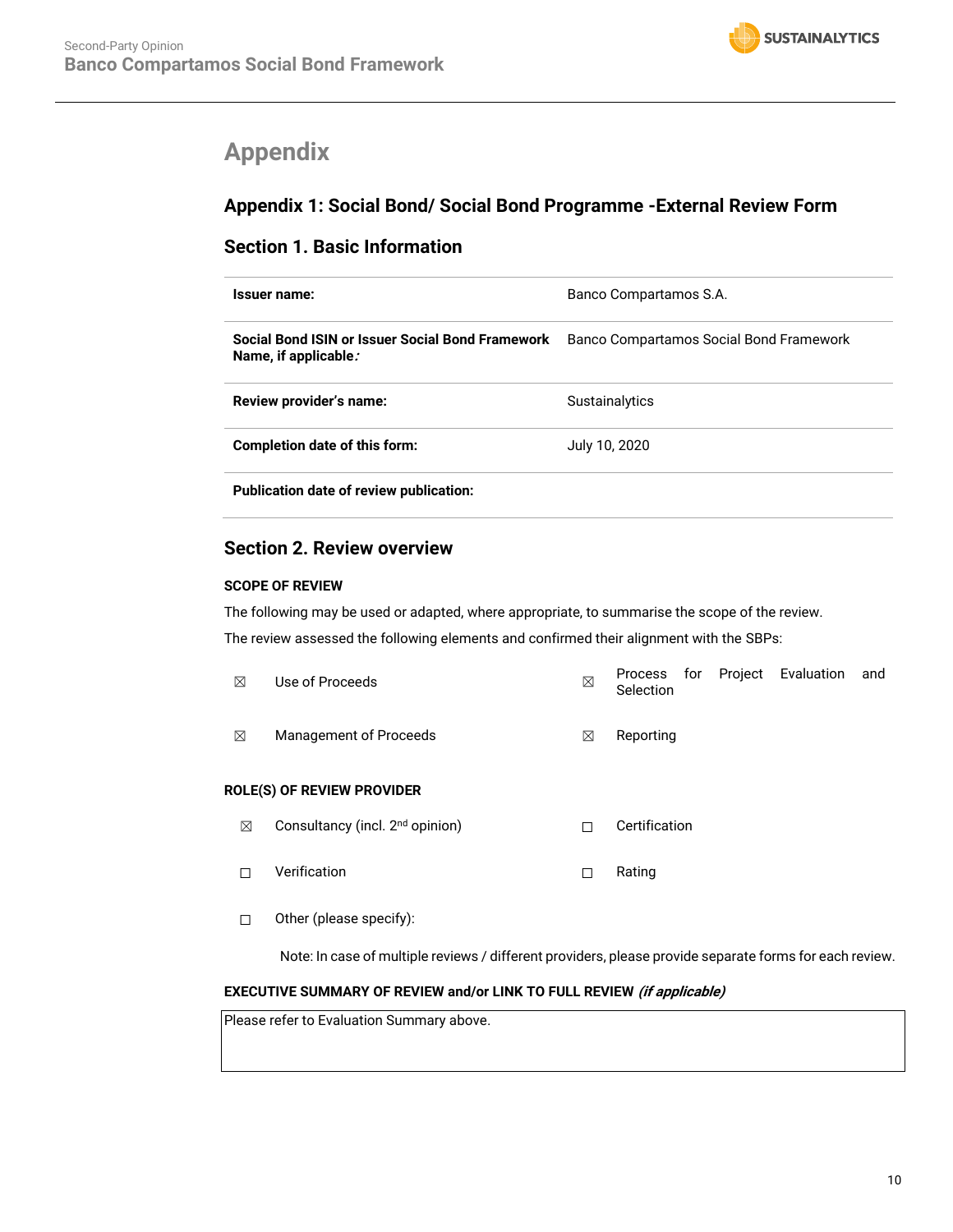

## **Section 3. Detailed review**

Reviewers are encouraged to provide the information below to the extent possible and use the comment section to explain the scope of their review.

## **1. USE OF PROCEEDS**

Overall comment on section *(if applicable)*:

The eligible categories for the use of proceeds – Employment Generation, Socioeconomic Advancement and Empowerment, and Access to Essential Services – are aligned with those recognized by the Social Bond Principles. Sustainalytics considers that the eligible categories will lead to positive social impacts and advance the UN Sustainable Development Goals, specifically SDGs 8 and 10.

## **Use of proceeds categories as per SBP:**

|   | Affordable basic infrastructure                                                                                                 | ⊠ | Access to essential services                                                      |     |  |
|---|---------------------------------------------------------------------------------------------------------------------------------|---|-----------------------------------------------------------------------------------|-----|--|
| П | Affordable housing                                                                                                              | ⊠ | <b>SME</b><br>generation<br>Employment<br>through)<br>financing and microfinance) |     |  |
| П | Food security                                                                                                                   | ⊠ | Socioeconomic<br>advancement<br>empowerment                                       | and |  |
| П | Unknown at issuance but currently expected to<br>conform with SBP categories, or other eligible<br>areas not yet stated in SBPs | П | Other (please specify):                                                           |     |  |

If applicable please specify the social taxonomy, if other than SBPs:

## **2. PROCESS FOR PROJECT EVALUATION AND SELECTION**

Overall comment on section (if applicable):

Banco Compartamos' Executive Committee and the Directors Committee will be in charge of evaluating and selecting Eligible Assets and ensuring compliance with the Framework. Sustainalytics considers this to be in line with market practice.

## **Evaluation and selection**

| ⊠ | Credentials on the issuer's social objectives                                         | ⊠ | Documented process to determine that<br>projects fit within defined categories                  |
|---|---------------------------------------------------------------------------------------|---|-------------------------------------------------------------------------------------------------|
| ⊠ | Defined and transparent criteria for projects<br>eligible for Social Bond proceeds    | ⊠ | Documented process to identify and<br>manage potential ESG risks associated<br>with the project |
| ⊠ | Summary criteria for project evaluation and $\square$<br>selection publicly available |   | Other (please specify):                                                                         |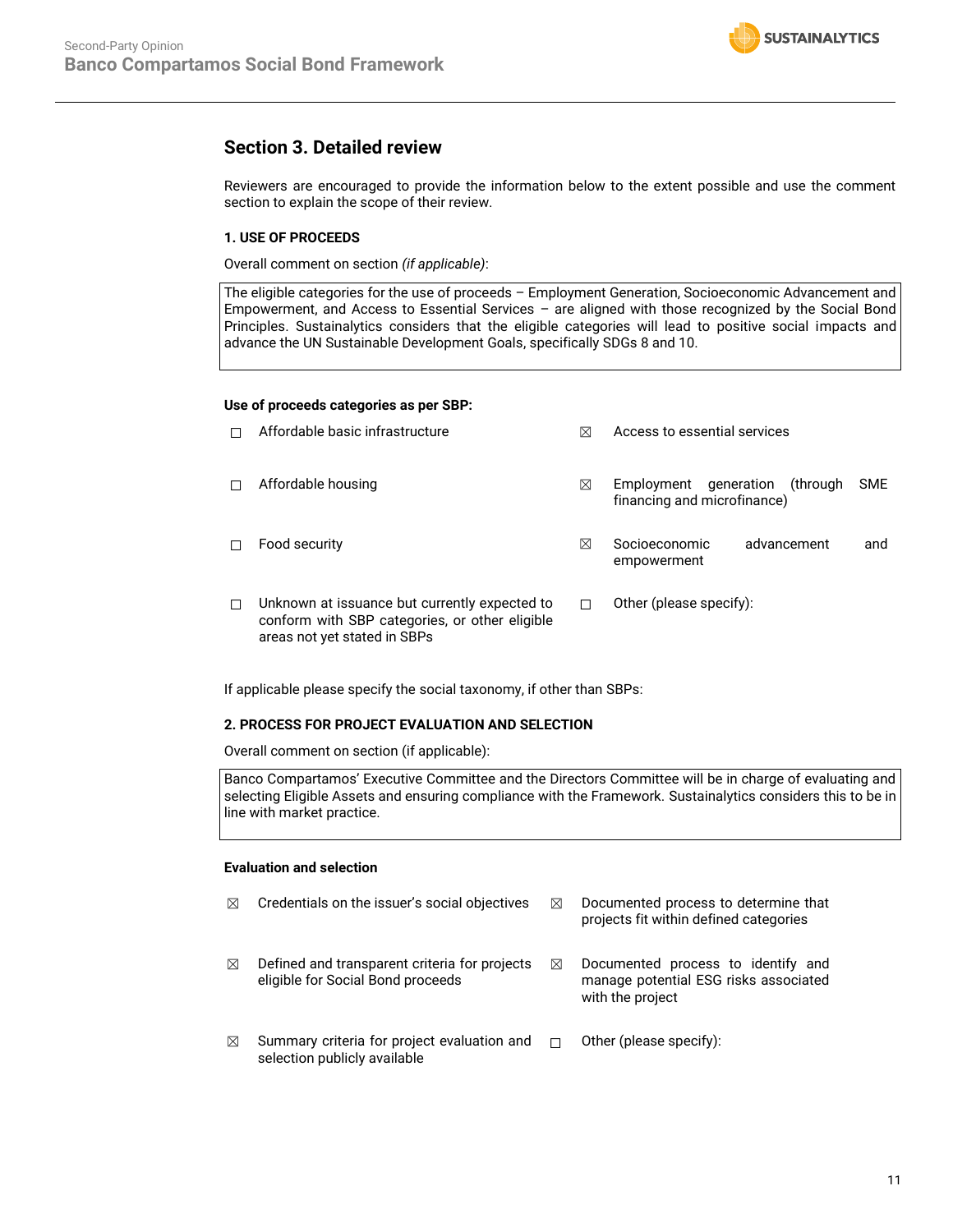### **Information on Responsibilities and Accountability**

- ☒ Evaluation / Selection criteria subject to ☐ In-house assessment external advice or verification
- ☐ Other (please specify):

#### **3. MANAGEMENT OF PROCEEDS**

Overall comment on section *(if applicable)*:

Banco Compartamos will manage proceeds through a portfolio approach, in which an amount equal to the net proceeds of the social bond will be allocated to Eligible Assets that meet the eligibility criteria. The Bank intends to immediately fully allocate the proceeds to the Eligible Assets portfolio, and its Executive Committee and Finance Department will be in charge of overseeing the allocation process. This is in line with market practice.

### **Tracking of proceeds:**

- $\boxtimes$  Social Bond proceeds segregated or tracked by the issuer in an appropriate manner
- $\boxtimes$  Disclosure of intended types of temporary investment instruments for unallocated proceeds
- ☐ Other (please specify):

## **Additional disclosure:**

| П | Allocations to future investments only          |  |   | Allocations to both existing and future<br>investments |
|---|-------------------------------------------------|--|---|--------------------------------------------------------|
| п | Allocation to individual disbursements          |  | ⊠ | Allocation to a portfolio of disbursements             |
| ⊠ | Disclosure of portfolio<br>unallocated proceeds |  |   | balance of $\Box$ Other (please specify):              |

## **4. REPORTING**

Overall comment on section (if applicable):

Banco Compartamos intends to publish, until full allocation, an Annual Social Bond Report on its website. The allocation reporting will include amounts allocated to each Eligible Assets and a brief description of select assets. In addition, the Bank is committed to reporting relevant impact metrics, where feasible, such as number of beneficiaries, number of first-time loan recipients, number of micro and small business benefited, and number of women owned business benefited. Sustainalytics views Banco Compartamos' allocation and impact reporting commitments as aligned with market practice.

#### **Use of proceeds reporting:**

- 
- ☐ Project-by-project ☒ On a project portfolio basis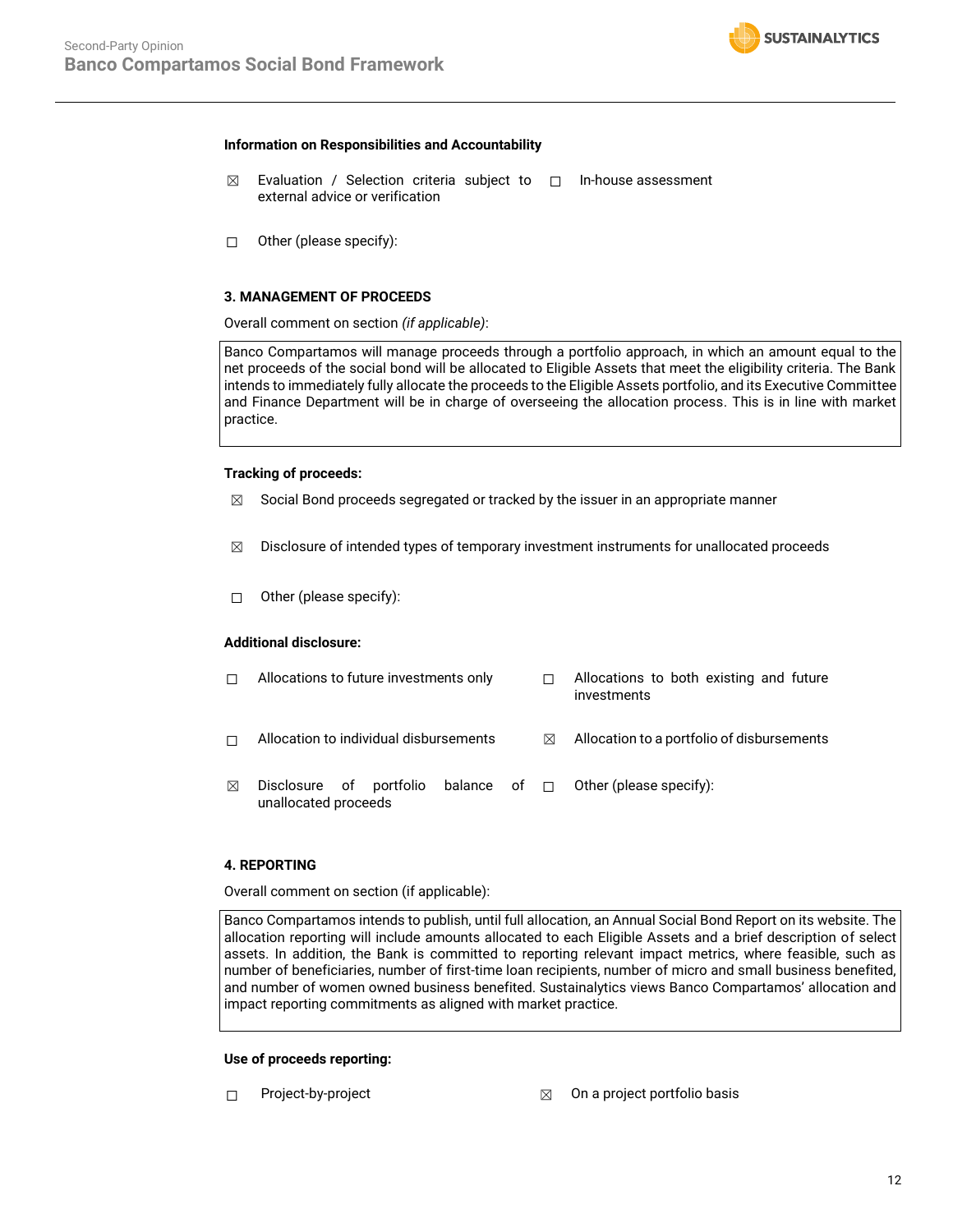

| □      | Linkage to individual bond(s) |   | П                                                                                    | Other (please specify): |  |   |                                                                                                                                                                                                                                                                                                                                                                                                                                                                                                                                                                                                                                    |
|--------|-------------------------------|---|--------------------------------------------------------------------------------------|-------------------------|--|---|------------------------------------------------------------------------------------------------------------------------------------------------------------------------------------------------------------------------------------------------------------------------------------------------------------------------------------------------------------------------------------------------------------------------------------------------------------------------------------------------------------------------------------------------------------------------------------------------------------------------------------|
|        | Information reported:         |   |                                                                                      |                         |  |   |                                                                                                                                                                                                                                                                                                                                                                                                                                                                                                                                                                                                                                    |
|        |                               | X | Allocated amounts                                                                    |                         |  | П | Social Bond financed share of total<br>investment                                                                                                                                                                                                                                                                                                                                                                                                                                                                                                                                                                                  |
|        |                               | ⊠ | Other (please specify): Asset<br>descriptions, outstanding<br>amount of net proceeds |                         |  |   |                                                                                                                                                                                                                                                                                                                                                                                                                                                                                                                                                                                                                                    |
|        |                               |   | Frequency:                                                                           |                         |  |   |                                                                                                                                                                                                                                                                                                                                                                                                                                                                                                                                                                                                                                    |
|        |                               | ⊠ | Annual                                                                               |                         |  | П | Semi-annual                                                                                                                                                                                                                                                                                                                                                                                                                                                                                                                                                                                                                        |
|        |                               | □ | Other (please specify):                                                              |                         |  |   |                                                                                                                                                                                                                                                                                                                                                                                                                                                                                                                                                                                                                                    |
|        |                               |   |                                                                                      |                         |  |   |                                                                                                                                                                                                                                                                                                                                                                                                                                                                                                                                                                                                                                    |
|        | Impact reporting:             |   |                                                                                      |                         |  |   |                                                                                                                                                                                                                                                                                                                                                                                                                                                                                                                                                                                                                                    |
| □      | Project-by-project            |   |                                                                                      | ⊠                       |  |   | On a project portfolio basis                                                                                                                                                                                                                                                                                                                                                                                                                                                                                                                                                                                                       |
| $\Box$ |                               |   | Linkage to individual bond(s)                                                        | □                       |  |   | Other (please specify):                                                                                                                                                                                                                                                                                                                                                                                                                                                                                                                                                                                                            |
|        |                               |   |                                                                                      |                         |  |   |                                                                                                                                                                                                                                                                                                                                                                                                                                                                                                                                                                                                                                    |
|        |                               |   | Information reported (expected or ex-post):                                          |                         |  |   |                                                                                                                                                                                                                                                                                                                                                                                                                                                                                                                                                                                                                                    |
|        |                               |   | $\boxtimes$ Number of beneficiaries                                                  |                         |  | ⊠ | <b>Target populations</b>                                                                                                                                                                                                                                                                                                                                                                                                                                                                                                                                                                                                          |
|        |                               |   | $\boxtimes$ Other ESG indicators (please specify):                                   |                         |  |   | Number of loans provided: number of life<br>insurance polices provided; number of<br>first-time loan recipients; customer<br>retention rate; number of clients<br>benefiting from financial capability<br>building programs; Number of micro and<br>small enterprise companies benefited;<br>Amount disbursed/number of<br>disbursements to micro and small<br>enterprise companies; Number of rural<br>business owners benefited: Amount<br>disbursed/number of disbursements to<br>rural business owners: Number of<br>women-owned business benefited;<br>Amount disbursed/number of<br>disbursements to women-owned<br>business |
|        |                               |   | Frequency:                                                                           |                         |  |   |                                                                                                                                                                                                                                                                                                                                                                                                                                                                                                                                                                                                                                    |
|        |                               | ⊠ | Annual                                                                               |                         |  | П | Semi-annual                                                                                                                                                                                                                                                                                                                                                                                                                                                                                                                                                                                                                        |
|        |                               | п | Other (please specify):                                                              |                         |  |   |                                                                                                                                                                                                                                                                                                                                                                                                                                                                                                                                                                                                                                    |
|        | <b>Means of Disclosure</b>    |   |                                                                                      |                         |  |   |                                                                                                                                                                                                                                                                                                                                                                                                                                                                                                                                                                                                                                    |
| п      |                               |   | Information published in financial report                                            | п                       |  |   | Information published in sustainability                                                                                                                                                                                                                                                                                                                                                                                                                                                                                                                                                                                            |

- 
- report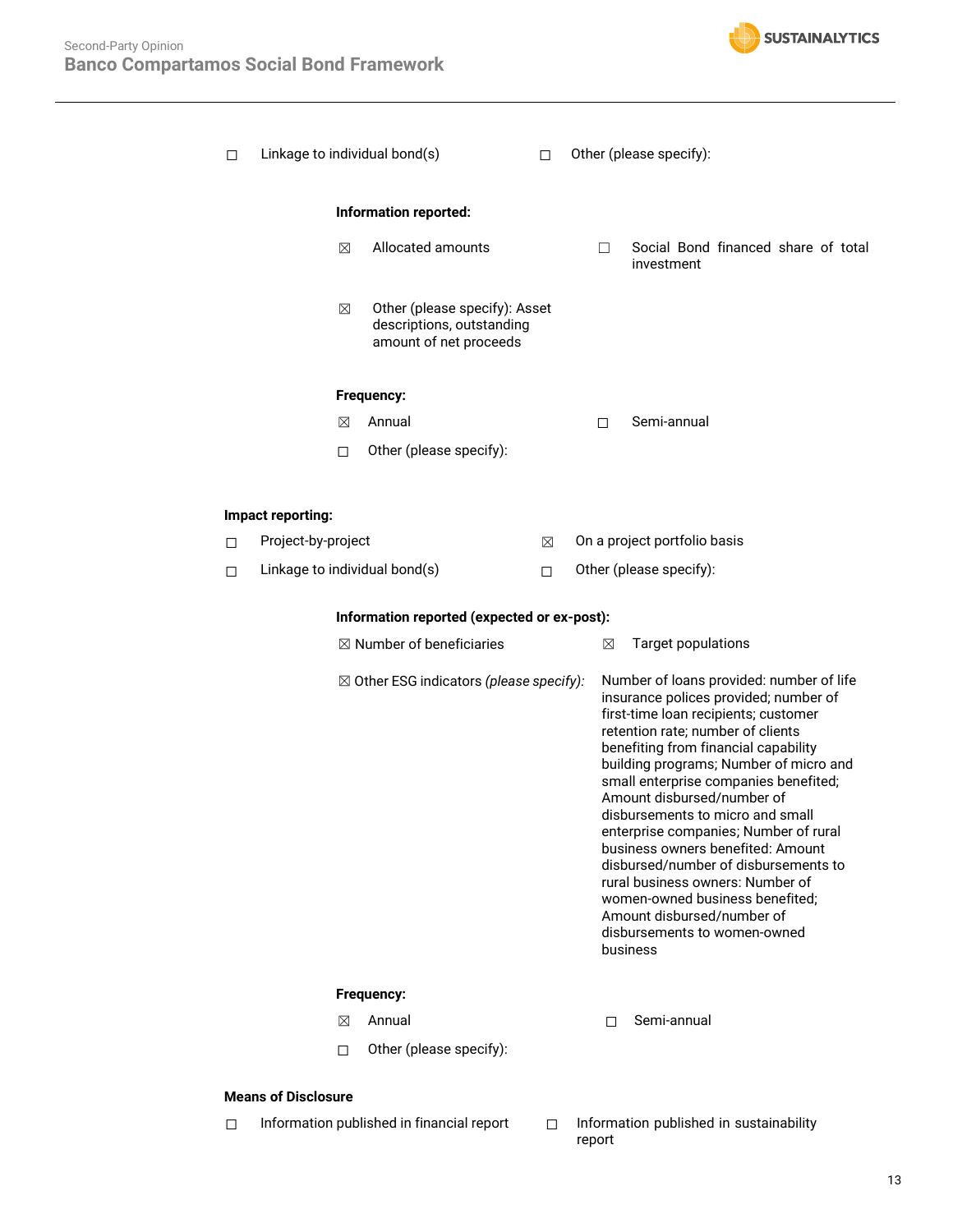

- ☐ Information published in ad hoc documents ☒ Other (please specify): Annual Social Bond Report
- ☐ Reporting reviewed (if yes, please specify which parts of the reporting are subject to external review):

Where appropriate, please specify name and date of publication in the useful links section.

**USEFUL LINKS** (e.g. to review provider methodology or credentials, to issuer's documentation, etc.)

To be published on the Bank's website

#### **SPECIFY OTHER EXTERNAL REVIEWS AVAILABLE, IF APPROPRIATE**

### **Type(s) of Review provided:**

- □ Consultancy (incl. 2<sup>nd</sup> opinion) □ □ Certification
- ☐ Verification / Audit ☐ Rating
- ☐ Other (please specify):

**Review provider(s): Date of publication:**

#### **ABOUT ROLE(S) OF REVIEW PROVIDERS AS DEFINED BY THE SBP**

- i. Second Party Opinion: An institution with social expertise, that is independent from the issuer may issue a Second Party Opinion. The institution should be independent from the issuer's adviser for its Social Bond framework, or appropriate procedures, such as information barriers, will have been implemented within the institution to ensure the independence of the Second Party Opinion. It normally entails an assessment of the alignment with the Social Bond Principles. In particular, it can include an assessment of the issuer's overarching objectives, strategy, policy and/or processes relating to social sustainability, and an evaluation of the social features of the type of projects intended for the Use of Proceeds.
- ii. Verification: An issuer can obtain independent verification against a designated set of criteria, typically pertaining to business processes and/or social criteria. Verification may focus on alignment with internal or external standards or claims made by the issuer. Also, evaluation of the socially sustainable features of underlying assets may be termed verification and may reference external criteria. Assurance or attestation regarding an issuer's internal tracking method for use of proceeds, allocation of funds from Social Bond proceeds, statement of social impact or alignment of reporting with the SBP, may also be termed verification.
- iii. Certification: An issuer can have its Social Bond or associated Social Bond framework or Use of Proceeds certified against a recognised external social standard or label. A standard or label defines specific criteria, and alignment with such criteria is normally tested by qualified, accredited third parties, which may verify consistency with the certification criteria.
- iv. Social Bond Scoring/Rating: An issuer can have its Social Bond, associated Social Bond framework or a key feature such as Use of Proceeds evaluated or assessed by qualified third parties, such as specialised research providers or rating agencies, according to an established scoring/rating methodology. The output may include a focus on social performance data, process relative to the SBP, or another benchmark. Such scoring/rating is distinct from credit ratings, which may nonetheless reflect material social risks.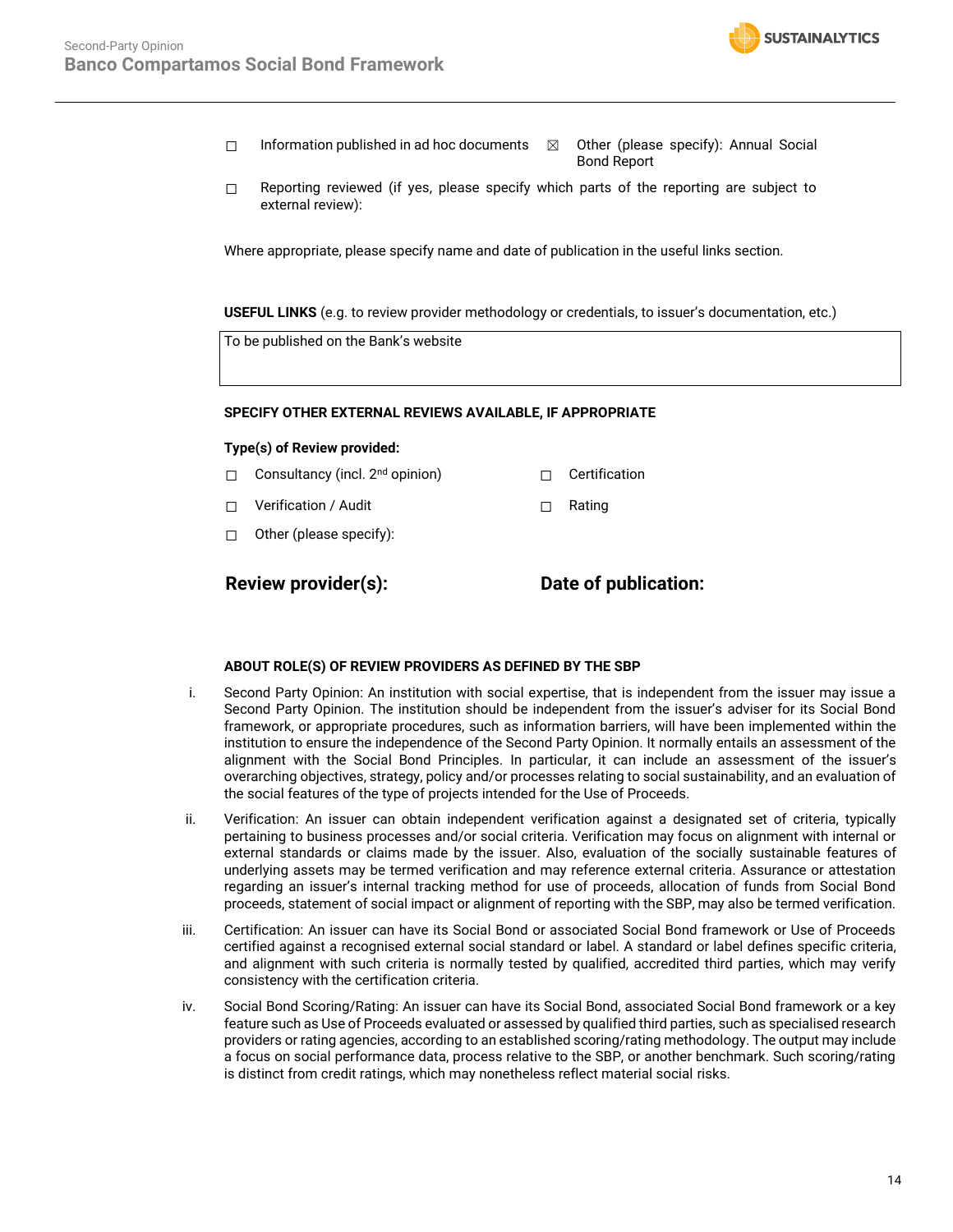# **Disclaimer**

## **Copyright ©2020 Sustainalytics. All rights reserved.**

The information, methodologies and opinions contained or reflected herein are proprietary of Sustainalytics and/or its third party suppliers (Third Party Data), and may be made available to third parties only in the form and format disclosed by Sustainalytics, or provided that appropriate citation and acknowledgement is ensured. They are provided for informational purposes only and (1) do not constitute an endorsement of any product or project; (2) do not constitute investment advice, financial advice or a prospectus; (3) cannot be interpreted as an offer or indication to buy or sell securities, to select a project or make any kind of business transactions; (4) do not represent an assessment of the issuer's economic performance, financial obligations nor of its creditworthiness; and/or (5) have not and cannot be incorporated into any offering disclosure.

These are based on information made available by the issuer and therefore are not warranted as to their merchantability, completeness, accuracy, up-to-dateness or fitness for a particular purpose. The information and data are provided "as is" and reflect Sustainalytics` opinion at the date of their elaboration and publication. Sustainalytics accepts no liability for damage arising from the use of the information, data or opinions contained herein, in any manner whatsoever, except where explicitly required by law. Any reference to third party names or Third Party Data is for appropriate acknowledgement of their ownership and does not constitute a sponsorship or endorsement by such owner. A list of our third-party data providers and their respective terms of use is available on our website. For more information, visit [http://www.sustainalytics.com/legal-disclaimers.](http://www.sustainalytics.com/legal-disclaimers)

The issuer is fully responsible for certifying and ensuring the compliance with its commitments, for their implementation and monitoring.

In case of discrepancies between the English language and translated versions, the English language version shall prevail.